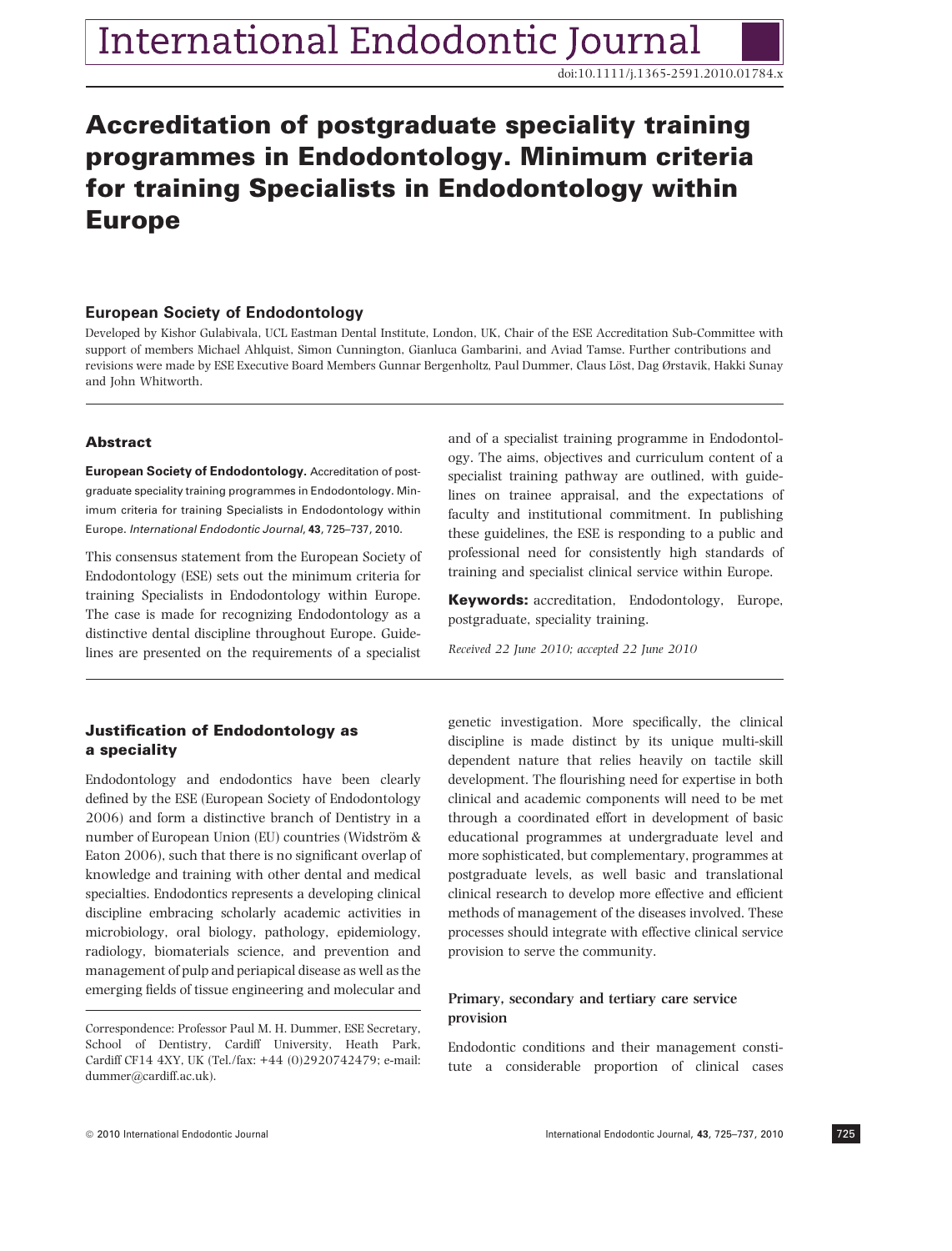encountered in general dental practice (Callis et al. 1993, Brennan & Spencer 2003). The provision of endodontic treatment appears to be increasing and the expectations are that this trend will continue (Eriksen 1991, Weiger et al. 1997, Schulte et al. 1998, Brennan & Spencer 2003, Bjørndal & Reit 2004, Skudutyte-Rysstad & Eriksen 2006). These rising trends may be explained by a combination of factors, including an increase in the dentate population together with higher proportions of sound untreated or treated teeth. The increasing life expectancy of patients results in a greater likelihood of wear and tear problems (tooth surface loss), root caries and periodontal complications. Eventually, this is expected to lead in the future to a rising need for endodontic services of a more complex nature, reflecting the attitude of patients who wish to retain their natural dentition rather than accept prosthetic replacements (Brennan & Spencer 2003). Epidemiological data from Europe and beyond (Eriksen 1991, Dummer et al. 1997, Weiger et al. 1997, Schulte et al. 1998, Brennan & Spencer 2003, Bjørndal & Reit 2004, Hugoson et al. 2005, Skudutyte-Rysstad & Eriksen 2006) suggest a high prevalence of apical periodontitis and endodontic treatment provision below the standards iterated in ESE guidelines (European Society of Endodontology 2006). Indeed, poor technical quality of root canal treatment is a risk factor for apical periodontitis (Kirkevang et al. 2007). Root canal treatment is available under various financial arrangements in the different European countries, yet the clinical problems faced at the secondary care level are similar.

The consequence of escalating endodontic problems in primary care is their referral to secondary and tertiary care providers. The patients' options are either, further care by a more highly trained dentist with special expertise in endodontics, or tooth extraction; the latter leading only to potentially more expensive prosthetic options (Schulte et al. 1998, Brennan & Spencer 2003, Bjørndal & Reit 2004, Skudutyte-Rysstad & Eriksen 2006). This scenario has created a market of patients vying for care by a clinician who is more expert in endodontics. The referral profile varies from one specialist to another and depends upon numerous factors. A mature communication interface between general dental practitioner and specialist can enable better case selection and referral before irreversible iatrogenic damage is incurred, creating a form of preventive practice.

An ideal model of service delivery should take account of the following principal problems:

1. increasing prevalence of primary pulpal/periradicular diseases;

2. ineffective management in primary care because of shortage of skill/knowledge mix;

3. increasing prevalence of periapical disease associated with poorly treated teeth;

4. saturation of secondary and tertiary services to manage complex endodontic problems;

5. lack of coordination between primary, secondary and tertiary services.

A multi-faceted scheme would be needed to address these problems, involving an integrated model of service delivery, consisting of effective general dental practitioners in primary care and specialists in secondary and tertiary care. The effectiveness of such a scheme would be predicated upon the closing of knowledge and skill gaps that currently exist amongst these groups. It should embrace improvements in undergraduate training, opportunities for postgraduate training for continuing professional development, as well as for formal training towards specialization.

### Undergraduate education

The ESE has amongst its objectives the requirement to promote high standards of endodontic practice within the dental profession and to stimulate endodontic postgraduate education (http://www.e-s-e.eu). The ESE has developed guidelines for undergraduate education (European Society of Endodontology 2001) and a consensus report on quality guidelines for endodontic treatment to facilitate the setting of minimal acceptable standards in Europe (European Society of Endodontology 2006). The Undergraduate Curriculum Guidelines for Endodontology (European Society of Endodontology 2001) recognize the deficiencies in treatment delivered in general dental practice in Europe and suggest that this is at least in part because of the quality and quantity of education and clinical experience received during undergraduate training (Hayes et al. 2001, Jenkins et al. 2001). They further recognize that undergraduate training can only achieve a minimum level of competence and experience, and that an ethos of continued learning must be instilled in the graduate to allow complete development. Unfortunately, despite the best efforts of teachers, the graduating dentist is left with a considerable gap in knowledge and practical expertise that are required to meet the endodontic demands of practice (Brookman 1991, Dummer 1991, Qualtrough & Dummer 1997, Qualtrough et al. 1999, Stewardson 2002). The extent of this gap varies (Pettiette et al.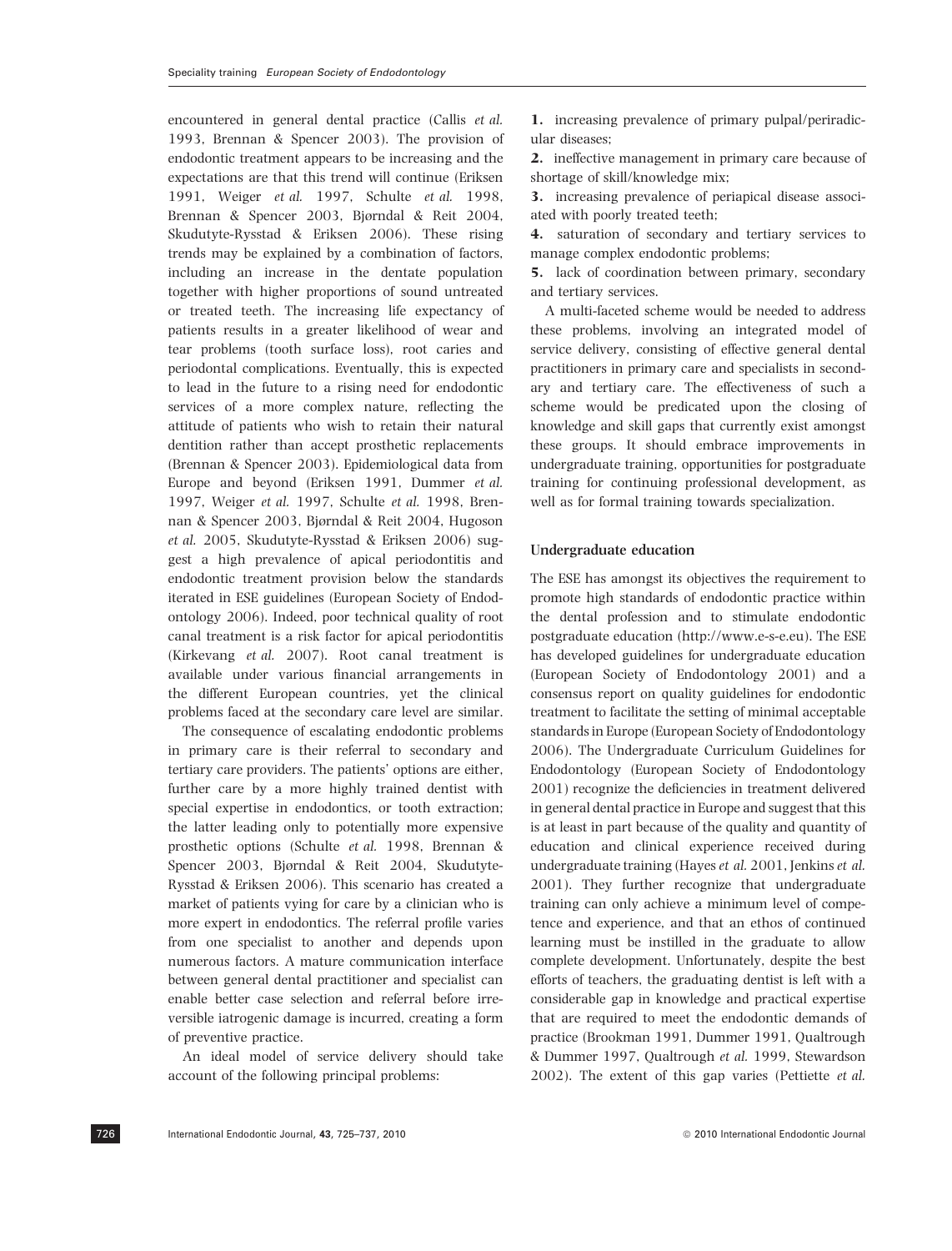1999), but of concern is the observation that there appears to be a decrease in the general level of endodontic experience acquired before graduation (Hayes et al. 2001, Stewardson 2001a, Stewardson 2001b, Stewardson 2002, Stewardson et al. 2003). The new graduate or general dental practitioner with limited experience of endodontics has to acquire this expertise without systematic opportunity for continuing education or postgraduate training (Stewardson 2001 a,b).

### Continuing postgraduate development

Further education programmes in Endodontology have been developed to help meet this primary care problem as well as the secondary referral demand, though the arrangements are not formalized and vary considerably from country to country. There exists a range of programmes with different levels of training provision and achievement; from episodic limited day-week courses, through to more formalized university-based courses at Certificate or Diploma levels. In some European countries, Endodontology is a recognized dental speciality with provision of formal taught programmes, whereas in others it is vying to become so. At an EU level, it is therefore important to distinguish between those programmes whose graduates achieve a universally recognized 'specialist status' from those that may be achieving a 'sub-specialist level' that has been termed in some EU countries, 'General dental practitioner with a special interest (in Endodontics)'. See as an example in the UK: http://www.dh.gov.uk/en/Publicationsand statistics/Publications/PublicationsPolicyAndGuidance/ DH\_4133751 (accessed 20th May 2010).

It is also important to recognize that 'sub-specialist level' programmes may even have structures and aims and objectives (whose graduates may call themselves 'certified endodontists'), exceeding those provided by episodic, uncoordinated, non-university-based courses delivered by un-recognized authorities with no degree awarding powers.

### Postgraduate specialist training

Although it is recognized that it will become the responsibility for each European country to organize their own specialist training and recognition procedures, it is essential that a consensus is developed over the minimum requirement for specialist training in Europe that could be used by national authorities as a framework. There is recognition of the problems of achieving such consensus and its ultimate embedment in a pan-European legal framework. Nevertheless, where there is need for higher expertise for service delivery, the speciality federations have taken the initiative to develop frameworks; Endodontology clearly falls within this group (Sanz et al. 2008). The ESE intends to maintain a list of university-based institutions approved by national authorities for specialist training and of specialists who have certificates of completion of specialist training in Endodontology.

### Basic science and translational research

Any population-based disease requiring special management consideration, in addition to requiring coordinated education and service strategies, should also possess coherent research strategies. Consistent with current good practices in Medicine, it follows that these strategies will include basic science research into the endemic problems defining the discipline through to translational clinical research that makes a direct impact on improvements in disease management. The management and coordination of integrated educational, research and clinical service programmes requires high-quality clinical academics working within appropriate university departments. It therefore follows that the development of such a speciality should be driven through universities.

To ensure that Endodontology will be recognized and acknowledged as an independent discipline by universities and the European Department of Health, the ESE must be prepared to present its case in Brussels in a timely fashion, as and when the opportunity arises. The political position in Brussels would be strengthened by having an agreed speciality programme framework, valid for Europe and accepted by the General Assembly of the ESE. In addition, ESE-accredited speciality training programmes could provide the opportunity for graduates to practice anywhere within Europe (subject to cross-nation laws). A framework for approved training programmes would also provide a basis for retrospective differentiation between those members that have achieved the 'Speciality' status versus those that may be designated as 'Certified'.

### Requirements of a specialist

### Definition of a specialist

It is important to appreciate the lay population's expectations of a specialist. Dictionaries define the term using the following descriptions: someone who devotes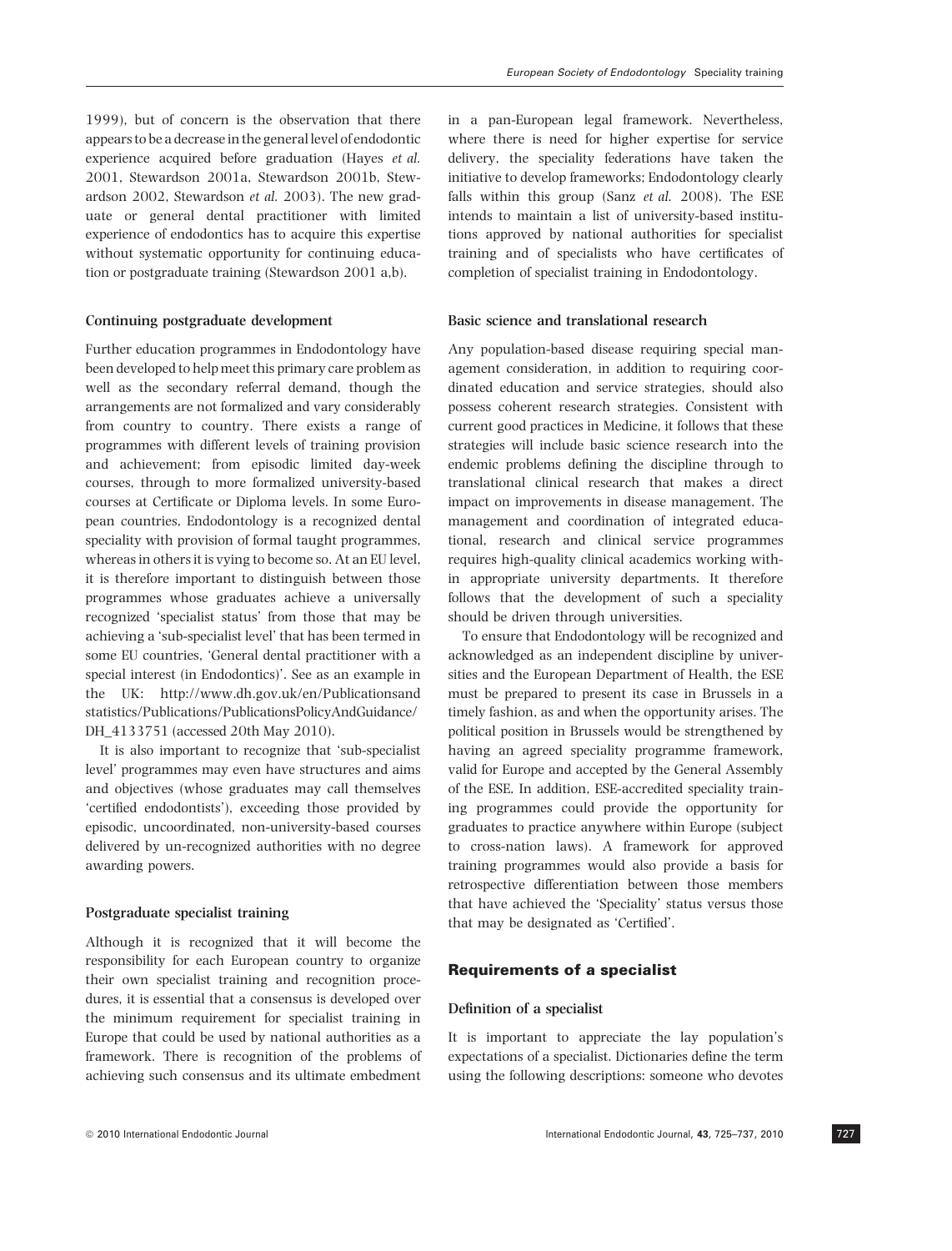themselves to a special occupation or branch of knowledge; someone who has special aptitudes or skills; someone with a mark of *quality* or *excellence*. The inference is a clinician excelling in their deep understanding of the discipline as well as having specialist clinical skills beyond simple competence and even proficiency (Chambers 1994, Chambers & Gerrow 1994). In essence, an individual who has expertise/mastery of the field, including the highest levels of professionalism.

# Scope of a specialist's duties

A specialist would be expected to liaise with the referring practitioner (usually the coordinator of the patient's overall oral care) to provide a seamless, ethical, high-quality service. This infers a familiarity with the remit of the referrer and therefore a previous first-hand knowledge and experience of providing such general dental care. The specialist should be able to decipher the patient's problem and prescribe the appropriate management as well as execute it with the highest level of skill. Doubts about the origin of the problem or choice of treatment should be promptly identified and appropriately handled through the referrer.

# Requirements of a specialist training programme in Endodontology

# Specialist endodontic training within the framework of a graduate programme

The emergence of Endodontology as a discipline in Europe has occurred because of the following:

1. The recognition that endodontic conditions are a substantial clinical problem with prevalence that is comparable to other major dental diseases;

2. The need to develop a scientifically supported knowledge base for improved understanding of the diagnosis and management of endodontic diseases and related disorders;

3. The need for both clinicians and faculty with sufficient training and experience in Endodontology to provide quality patient care, education, training and research in the field;

4. The lack of substantial overlap of knowledge and training with other dental and medical specialties.

To meet the continuing needs of development of this discipline, it is important that specialist training is provided within the framework of a university-based, clinical, taught graduate programme.

# Aims of a specialist training programme in Endodontology

# General aims

1. To help meet the national and international demand for highly knowledgeable and specialist endodontists in Europe;

2. To provide comprehensive, structured and balanced specialist training, enabling satisfactory completion of training and development by the trainee to undertake high-quality, independent practice, as well as to contribute to and lead high-quality teaching and research in the discipline.

### Specific aims

1. To provide a suitable foundation of basic science knowledge relevant to the understanding of all aspects of Endodontology;

2. To provide a suitable forum in which to stimulate deep learning by objective evaluation and discussion of the aetiology, pathogenesis, epidemiology and treatment of endodontic conditions;

3. To emphasize the importance and implications of the inter-relationship between endodontics and other clinical disciplines;

4. To facilitate and encourage development and refinement of specialist-level practical and clinical skills in endodontics as well as to become proficient in the overall management of patients;

5. To instil the independent ability to appraise critically and modify clinical practice in the light of advances in knowledge and technology;

6. To be familiar with the principles and practice of clinical governance and its value in improving clinical service;

7. To provide a direct insight into quality research and publication, and enable the trainee to perform and publish quality research (under supervision);

8. To provide a direct insight into teaching, learning and assessment;

9. To prepare for professional examinations and competence tests.

# Objectives of a specialist training programme in Endodontology

# General objectives

To train clinicians with a broad educational base and diverse skills, who are able to:

1. Provide specialist-level high-quality care for patients with endodontic and related conditions; and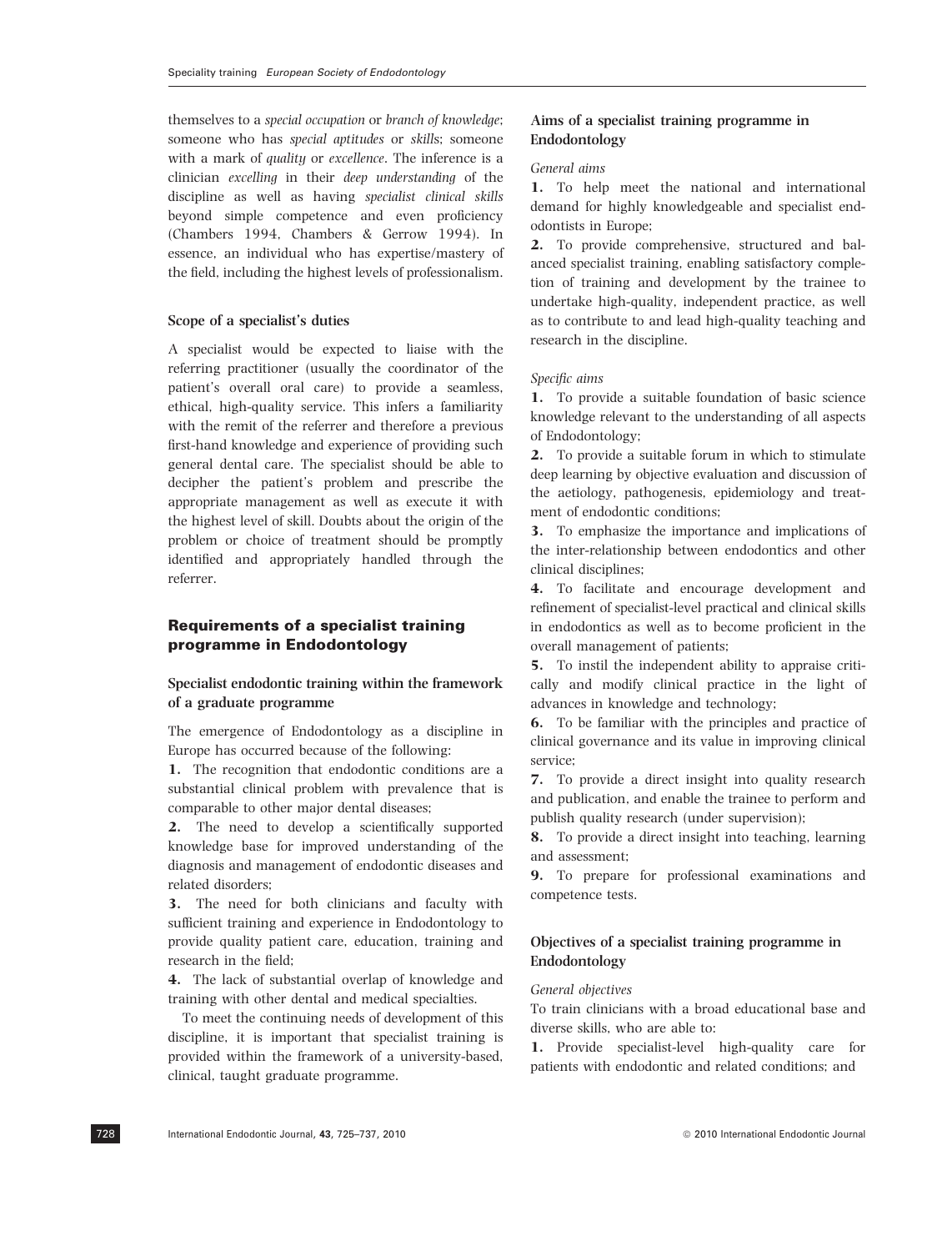2. Continue their development to act as teaching and research faculty in dental schools and/or other health science centres, universities and hospitals.

### Specific objectives

Upon successful completion of the programme, the graduate trainees should have acquired:

1. A broad foundation of knowledge and deep understanding of the basic sciences and principles underpinning endodontics;

2. A deep understanding of the evidence-base for endodontics, including the areas of knowledge, deficiency and probable avenues of future development;

3. An ability to collect relevant clinical information (biological, technical, psychological, social) from a patients' history, examination and special tests and to integrate and analyse it to identify the nature of their condition, where necessary using differential and provisional lists, with further investigation and analysis to make a definitive diagnosis of the problem(s);

4. A sufficient familiarity with available treatment options to discuss them with patients and make an appropriate choice (if necessary in conjunction with other specialists) and to formulate an overall integrated plan of management for each patient;

5. An ability to plan systematically the management of an endodontic problem and the clinical and surgical skills to execute it with a high degree of specialist expertise (proficiency);

6. An ability to communicate effectively and professionally with referring clinicians, to coordinate effective delivery of care;

7. Sufficient understanding of research to critically assess classical or new research work and to design and execute their own research projects in the discipline of Endodontology;

8. An ability and motivation to maintain themselves abreast of theoretical and practical developments and modify practice as appropriate, using a life-long learning philosophy;

9. Full knowledge and practice of clinic governance issues;

10. An appropriate attitude and understanding of ethical and societal issues, and the place of endodontics in the overall healthcare spectrum;

11. An ability to convey and disseminate academic and clinical knowledge in properly designed taught courses (with appropriate aims, objectives and assessment), set in appropriate facilities for the benefit of general dental practitioners and/or undergraduates.

# Curriculum for specialist training in Endodontology

#### Advanced education

Advanced educational programmes should be organized as graduate programmes. Graduate programmes are academic programmes of study under the aegis of a university. They should be integrated with advanced clinical training in a planned sequence of study units or modules and should provide the student with substantive research training in specific areas of science. A quality controlled and peer-reviewed, defendable thesis at Masters (M) level based on original research should be required to complete the graduate programme. An academic Masters Degree, such as Master of Science or Master of Clinical Dentistry may be an appropriate level of study under present regulations [the level may be subject to re-labelling after the Bologna agreement is implemented (http://www.hefce.ac.uk/Partners/world/ bol/; http://www.bologna-berlin2003.de/index.htm)]. A postgraduate research Doctorate would not normally be included in the specialist training period. On completion of a graduate programme related to Endodontology, graduates should be prepared for careers in patient care, education and/or research. Every endeavour should be made to encourage graduates to seek further advanced training to meet the international need for clinical academics in endodontics.

Award of degrees and certificates of completion of training An institution offering advanced training in Endodontology may award a Masters Degree and/or an equivalent certificate indicating completion of a recognized programme of study and specialist clinical training. Special licensing and titular privileges are awarded by the licensing body of the country in which the training took place. In view of the international need for clinical academics in endodontics, opportunities should be available for participants to complete a thesis and/or to undertake a further research degree such as a PhD (3–5 years), as part of further advanced training in Endodontology. This may be developed through a clinical graduate programme or independently or in association with existing science graduate programmes in oral biology, oral sciences or other related health science fields.

### Overview and general conditions

The graduate programme must be designed to provide specialist knowledge and skills beyond the dental undergraduate level (European Society of Endodontology 2001) and must be oriented to the accepted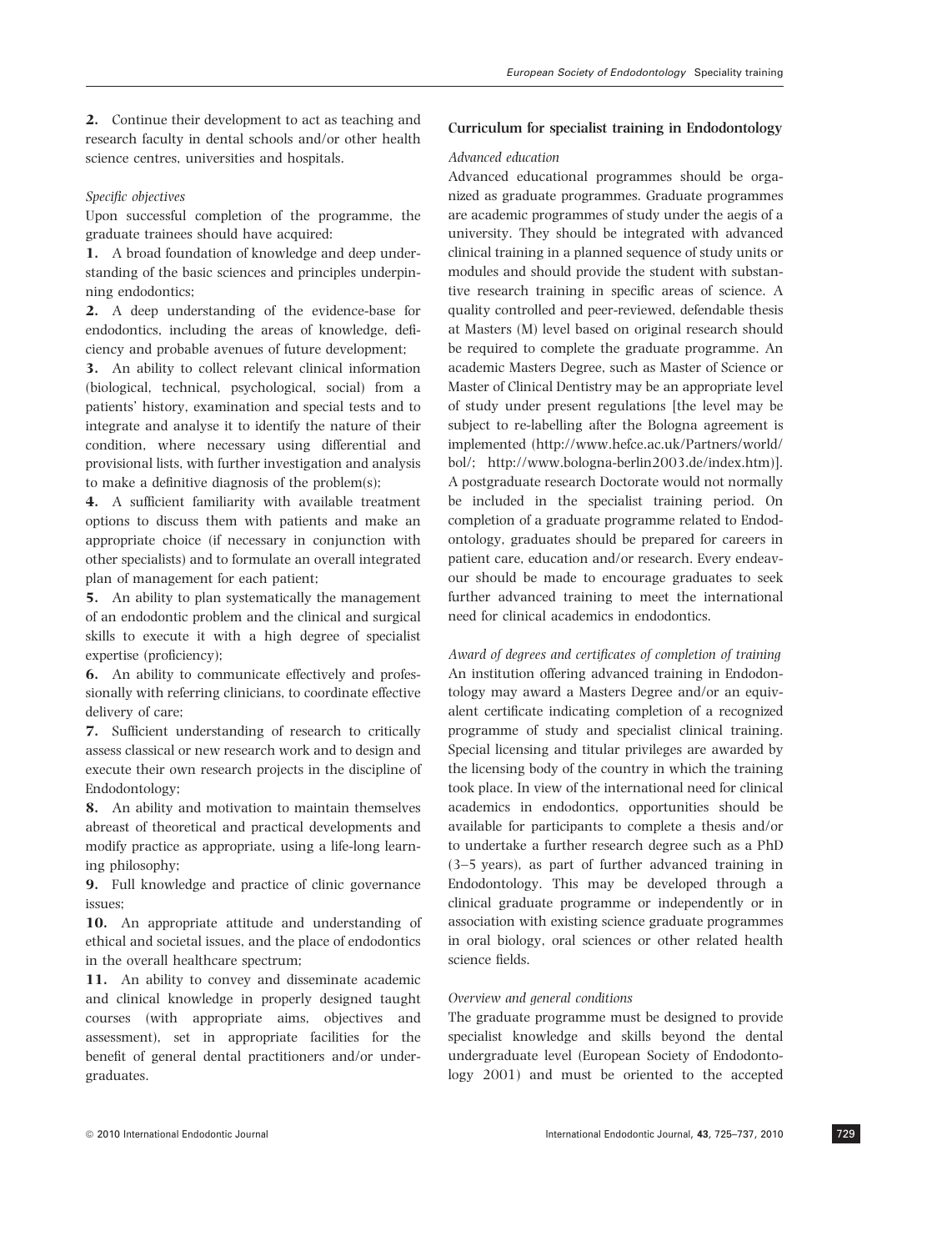standards of speciality practice as set forth in specific requirements contained in this document. All advanced education courses in Endodontology must have a sound scientific basis, and core material should be underpinned by classical and current best evidence from publications in appropriate refereed journals. In addition, clinical programmes should be multidisciplinary, when appropriate, with an emphasis on whole patient care and the importance of Endodontology in the overall welfare of the patient. The education shall take place within universities under the responsibility of appointed academic teachers in Endodontology with participation by specialists in practice, including specialist practice orientation. It is envisaged that faculty specialists will acquire experience in education and training to enable them to become more competent, confident and reflective teachers, capable of critically evaluating and developing their own teaching and learning approach to facilitate high-quality student learning.

1. The duration of the graduate speciality programme must be a minimum of 3 years full-time formal training (4500 h). Trainees may be enrolled on a half-time (a minimum of five sessions per week, each session lasting 3 h) basis providing that the educational experiences, including clinical experience and responsibilities, are the same as those acquired by full-time students and there are an equivalent number of hours spent in the programme. Trainees enrolled on a half-time basis (or greater fraction) must be continuously enrolled and must complete the total curriculum in a period not to exceed twice the duration of the programme for fulltime trainees. Trainees should ideally start and complete the programme within a single institution, but where necessary, transfer should only occur between accredited programmes and on the proviso that continuity can be assured. Flexible training for trainees with health or social issues (e.g. pregnant women) would be considered but in any case must not result in suspension of training leading to elongation of the overall programme beyond twice the full-time equivalent;

2. The distribution of time spent during training should be approximately 60% clinical activity, 25% academic activity and 15% research activity;

3. The clinical activity may include preliminary laboratory simulation exercises to develop technical skills. The trainees should be exposed to a variety of endodontic techniques. The programme must include a system for follow-up evaluation of patients. The trainees must maintain an accurate and sufficiently detailed log of their clinical training activities to enable appropriate assessment by internal and external bodies. It is important that a log summary sensitive enough to accurately reflect the trainees experience is created and used for assessment. This should be comprehensive and reflect laboratory technical training, clinical treatment (discipline-specific case-mix as well as multi-disciplinary case-mix), case conference activity and diagnostic, treatment planning and review clinics. It is suggested that a minimum of 180 patients are treated over the training period, with a minimum distribution of 60 patients per year. These indicative figures should not be taken as a prescriptive benchmark, rather they serve as an indicator of the minimum average numbers of cases required to achieve the specialist skills and experience levels required of a putative specialist on graduation. In training terms, therefore, the trainee should demonstrate progression and achievement of consistently high quality in an increasingly complex case-mix through the programme. It is anticipated that these qualities will be further consolidated during the working life of the specialist. The case-mix during training should reflect the needs of secondary/tertiary care in the population to be served in the country of origin of the programme. If the trainee subsequently wishes to practice in another country within the EU, the local governing bodies may wish to review the training case-mix and therefore there is merit in some degree of standardization throughout the EU;

4. The academic activity must include basic, applied and clinical science relevant to Endodontology. This course of biomedical science instruction should be accomplished through formal interactive teaching/ learning episodes including tutorials, seminars, conferences, laboratory assignments and should be preceded by self-study. Supplementary topics may be added to meet the specific goals of each candidate and fit within the framework of the Endodontology programme. The goals of the clinical and didactic components of the programme must be clearly identified and documented. Documentation of all programme activities and assessments must be maintained by the programme director and available for review. There should be evidence of integration of academic and clinical activity, so that they do not stand as separate strands of learning and teaching; case conferences may act as a formal forum for testing such integration;

5. Trainees must be academically and practically exposed to research methodology. Trainees should participate in a research project (clinical, experimental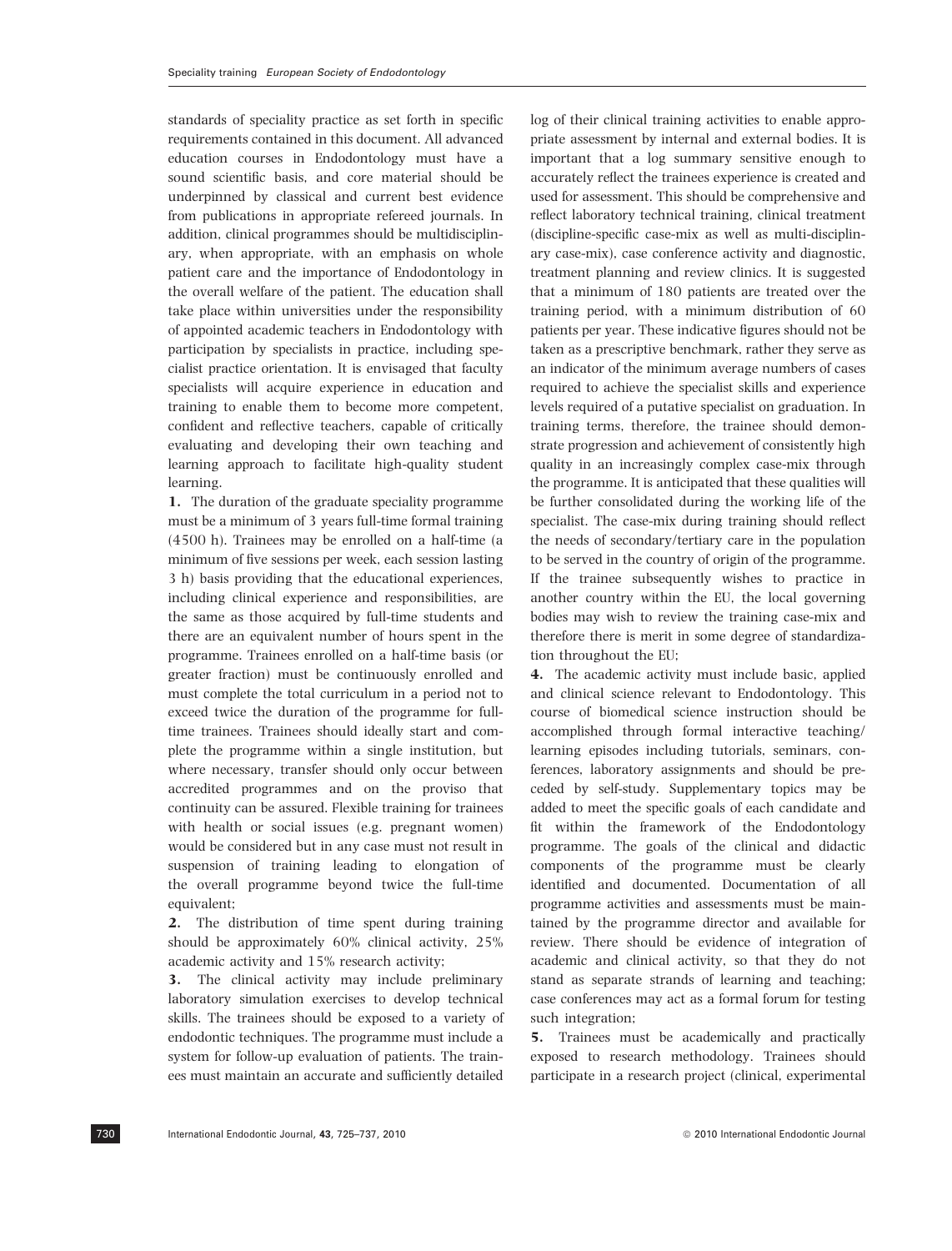or literature research) and report their findings and conclusions in a formal thesis or equivalent written report, which should be assessed summatively as part of the overall assessment strategy;

6. The majority of the time will be allocated to the core programme but may be supplemented by additional activities (electives, special assignments), which will vary according to the individual institution and the needs of the students. Such activities include: extension of the obligatory course work, special courses, additional clinical experience, more teaching engagements, as well as attending guest lectures and scientific meetings;

7. Clinical teaching of undergraduate dental students or general dental practitioners may form a part of the programme, provided it is delivered within a proper educational framework and is limited to no more than 10% of the total clinical activity. Likewise, academic teaching may form part of the programme under similar limitations. Such teaching activity should be accompanied by evidence of peer monitoring and quality control;

8. Summative and formative assessment must be included for all academic and clinical courses to appraise understanding, knowledge and clinical progression;

9. At the end of the programme, there must be a final evaluation by a board of examiners, which must include one suitably qualified external examiner (not affiliated with the programme or Institute).

### Levels of achievement

The level of academic achievement and clinical skill development is defined by the adoption of terms described below. It is anticipated that the completing trainee's achievements will be bracketed at the lower end of the extreme by the minimum level of knowledge and competence compatible with care provided by a general dental practitioner (for general dental care issues) and at the higher end of the extreme by a deep understanding of the core subject, underpinned by scientific principles and the highest clinical expertise (proficiency/mastery). The precise methods for achieving the final goals may vary between programmes.

The following terms indicate the relative weight attached to each statement:

#### Levels of imperative:

1. Must: indicates an imperative need and an essential or indispensable item, i.e. mandatory;

2. Should: indicates the recommended manner for obtaining the standard, i.e. highly desirable;

3. May or Could: indicates freedom or liberty to follow a suggested alternative.

### Levels of knowledge:

1. In-depth: a thorough and deep knowledge of concepts and theories for the purpose of critical analysis and synthesis of a more complete understanding;

2. Understanding: adequate knowledge with the ability to apply;

3. Familiarity: basic knowledge for the purposes of orientation and recognition of general principles.

### Levels of Skill:

1. Specialist: Highest level of skill consistent with being a specialist and beyond the proficiency level; indicating expertise or mastery;

2. Proficient: Level of skill beyond competency. It implies a high level of skill attained through advanced training and habituation to a particular activity; its signature characteristics include consistency of high standard as well as efficiency;

3. Competent: Level of skill displaying special ability or knowledge derived from training and experience;

4. Exposed (Beginner/Novice): Level of skill attained merely by observation or participation in a particular activity.

# Syllabus topics

Upon completion of the programme, the trainee should have special knowledge and skills at a considerably more advanced level than those required for a licence to practice dentistry.

Trainees must have an understanding of the relevant aspects of the following basic and applied sciences in relation to Endodontology:

- 1. Head and neck anatomy;
- 2. Dental embryology and physiology;
- 3. Clinical pharmacology and therapeutics;
- 4. Oral microbiology and immunology;
- 5. Oral pathology and medicine;
- 6. Oral and maxillofacial radiology;
- 7. Oral cell biology and histology;
- 8. Biostatistics;
- 9. Research methodology and science education;
- 10. Epidemiology;
- 11. Scientific writing;
- 12. Cariology;
- 13. Pulp biology;
- 14. Periodontology.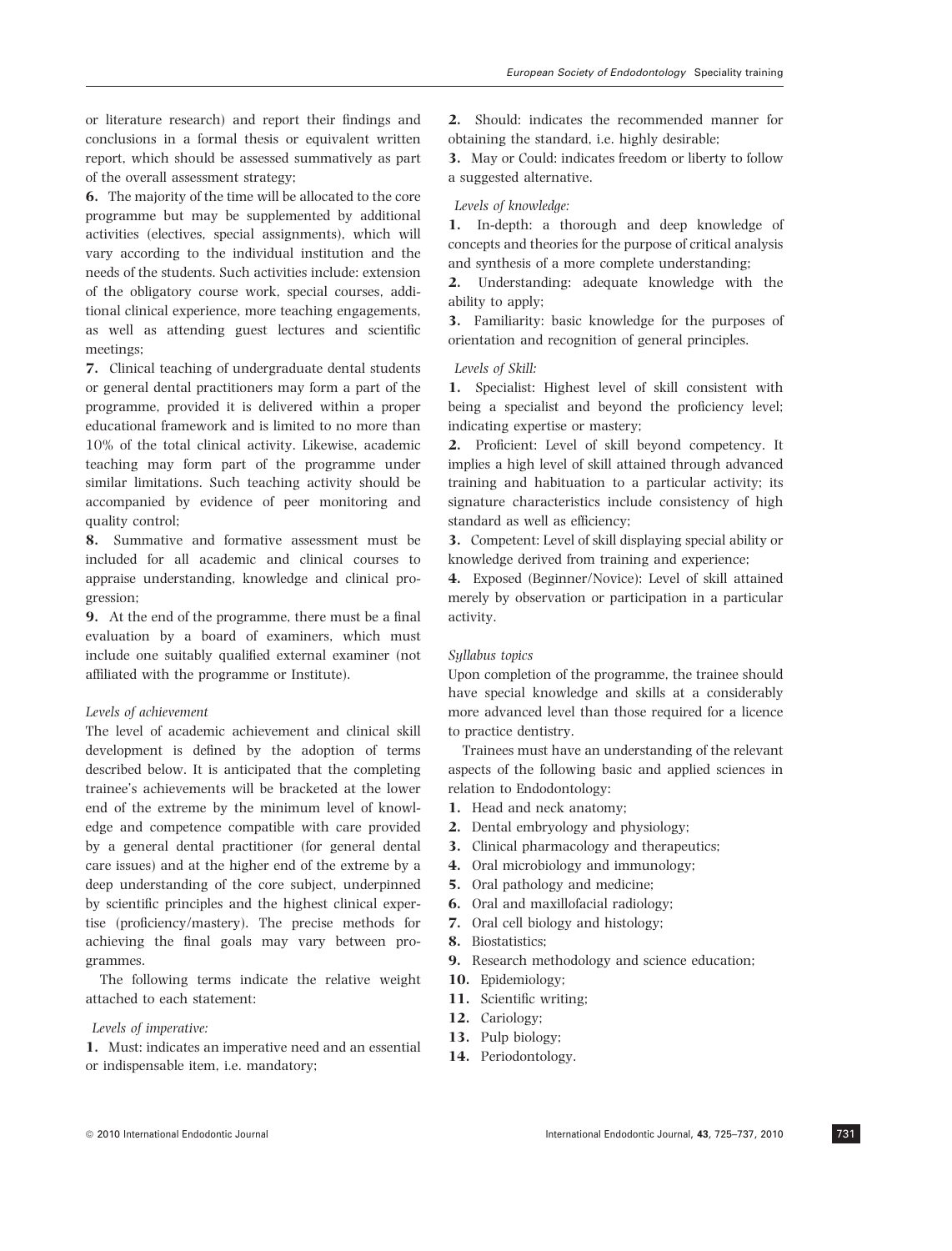Trainees must have an in-depth knowledge of the following endodontic topics, as well as clinical skills in:

Differential and definitive diagnosis of common pains and diseases of the oro-facial region, especially those arising from injury to the pulp and periradicular tissues in both the primary and permanent dentition;

1. Pain management, including prevention and control;

2. Non-surgical endodontic procedures;

- 3. Surgical endodontic procedures;
- 4. Emergency management of dental conditions;
- 5. Evaluation of endodontic treatment;
- 6. Causes and management of persistent problems;

7. Concepts for dental treatment planning, as well as principles and practice of endodontic and restorative treatment planning;

8. Communication of nature of problems and management to the patient and referring dentist;

9. Use of contemporary techniques such as the operation microscope.

The clinical proficiency required of the trainee is further defined by the following specific skills above those required by the general dental practitioner as described in the Undergraduate Curriculum Guidelines for Endodontology (European Society of Endodontology 2001):

#### Endodontic management

1. The trainee must develop excellent clinical management skills in endodontics;

2. (S)he must develop excellent diagnostic skills including the ability to obtain relevant clinical information (biological, technical, psychological, social) from patients' history, examination and special tests and to analyse and integrate it to identify the nature of their problem;

3. (S)he must develop the ability to enumerate treatment options and be adept at decision-making approaches to select the correct choice for the patient through a risk assessed and informed consent process;

4. (S)he must develop excellent communication skills to relay the relevant information to the patient and referrer, as well as to facilitate an appropriate management of their clinical learning environment;

5. (S)he must develop excellent management of their operatory and clinical environment;

6. (S)he must develop a high level of technical excellence, demonstrating consistently high standards in treating all varieties of endodontic cases;

7. (S)he must be able to manage involved pulps through appropriate evidence-based pulp therapy techniques to maintain and protect pulps and teeth;

8. (S)he must have a range of highly developed technical and clinical skills to perform root canal treatment or root canal re-treatment, where necessary, using contemporary evidence-based approaches, whilst showing awareness of the need for protection of remaining tooth structure and its long-term retention;

9. (S)he must be able to avoid, identify, appreciate the consequences of and correct procedural errors during treatment;

10. (S)he must be able to identify the need for and be able to perform endodontic surgical procedures, using contemporary evidence-based procedures, techniques and materials;

11. (S)he must have well-developed skills in providing appropriate levels of after-care after any endodontic procedure, over short, medium and long terms;

12. (S)he must obtain sufficient experience from reviewing long-term outcomes of a large enough pool of patients to enable development of prognostic skills. This level of exposure may require specific review clinics of patients treated within the unit.

# Adjunctive and multi-disciplinary approach to management

1. The trainee should be aware of the broader aspects of Endodontology and learn to practice preventive endodontics (advice to avoid or prevent those practices, treatments or procedures that may jeopardize the survival of the pulp, such as heavily reduced crown preparations, conventional bridges, where alternatives may be available, etc.);

2. In cases in which sub-gingival fracture, perforation, resorption or caries are present, the trainee should have an understanding of and be able to make assessments of tooth restorability and viability as an abutment, as well as to stabilize and protect such teeth from future fracture;

3. Where necessary and appropriate, the trainee should be able to perform, or arrange appropriate access to periodontal surgical or orthodontic procedures which would permit restorable teeth to be sufficiently exposed for rubber dam placement and restoration;

4. The trainee must have an understanding of the indication and availability of the following procedures and must also be able to perform these, where required:

- Hemisection;
- Root resection/amputation;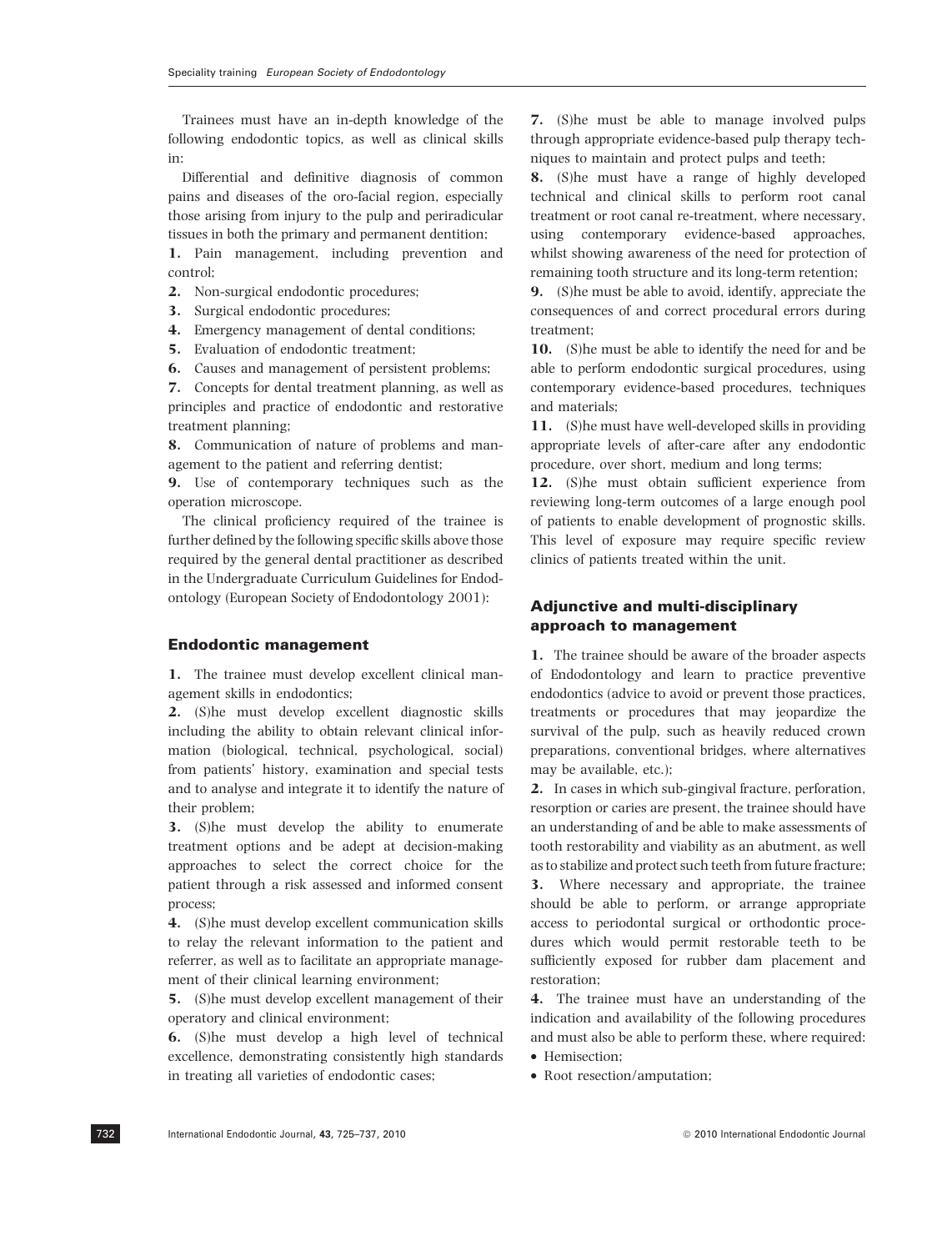- Apexification;
- Extraction with replantation (intentional replantation).

5. The trainee should be aware of the shifting dynamic in treatment planning brought about by the growth and potential of replacement of compromised teeth by implant-retained prostheses. They should have a working knowledge and some experience of the principles and practice of this as well as other tooth replacement modalities, whether this is achieved through multidisciplinary cases or personal experience. This should include a good insight into the cost:benefit analysis of various options.

It is understood that local service needs and case-mix flow may influence the ability of Trainees to achieve speciality-level skills in the aspects listed below. Under such circumstances, it may be appropriate that they develop an in-depth knowledge of the following endodontic topics, as well as competence in the associated clinical skills:

1. Dental traumatology and management of traumatic dental injuries;

- 2. Restoration of the root-filled tooth;
- 3. Management of the discoloured tooth;

4. Inter-disciplinary management of problems, such as interfaces between endodontics with periodontics, prosthodontics, orthodontics, paedodontics, oral medicine, special needs and oral surgery;

- 5. Total dental care for patients;
- 6. Clinical photography;
- 7. Clinically relevant IT skills.

It is understood that local service needs and case-mix flow may influence the ability of Trainees to achieve competence in the topics below. Under such circumstances, it may be appropriate that they develop an understanding of the following endodontic topics, as well as be exposed to the associated clinical skills:

- 1. Extraction with replantation;
- 2. Management of medically compromised patients;
- 3. Behavioural sciences as applied to endodontics;

4. Differential diagnosis of lesions of the periodontal tissues;

5. Diagnosis and treatment of periodontal disease;

6. Diagnosis, prevention and treatment of tooth surface loss;

7. Principles and practice of fixed and removable prosthodontics and implant dentistry;

8. Cranio-mandibular function;

9. Practice management.

Trainees must have familiarity with the following endodontic topics, as well as be exposed to the associated clinical skills:

1. Medical emergencies (with annual updates on procedures);

- 2. The history of endodontics;
- 3. Teaching methodology;
- 4. Sedation techniques.

### Trainee appraisal

There must be documentation of ongoing evaluation and progress of students. The system should ensure that, through the director and faculty, each programme performs the following:

1. Continuous and on-going evaluation of the knowledge, skills and professional growth of its trainees using appropriate criteria and procedures, including formative and summative assessment;

2. Ideally, systematic, continuous and/or quarterly appraisal of trainees' performance to allow them to reflect on their progress and to equilibrate it with the individual and collective views of the faculty. Based upon these assessments, trainees who do not fulfil the requirements must be counselled regarding motivation or other learning problem(s) and reassessed after an appropriate probationary period. If necessary, formal warnings should be issued regarding the eligibility for progress or retention in the programme;

3. Progression of trainees to more complex procedures, cases, positions of greater responsibility and independence only on the basis of evaluated evidence of their readiness for such advancement;

4. Maintenance of a personal record of evaluation for each trainee which is accessible to the trainee and available for review;

5. Implementation of an institutional policy that provides for due process for all individuals who may be potentially involved when actions are contemplated or initiated which could result in the dismissal of a trainee. When there are grievances against a programme or institution, it is imperative that review of these grievances be initiated at the programme level prior to involvement of other offices. Records of all courses, conferences, seminars and clinical experience must be maintained for each trainee.

### Faculty

A well-qualified faculty is the primary requirement for an acceptable advanced education training programme in Endodontology. Faculty who have had advanced training in Endodontology, or through their own efforts have achieved advanced knowledge and skills in the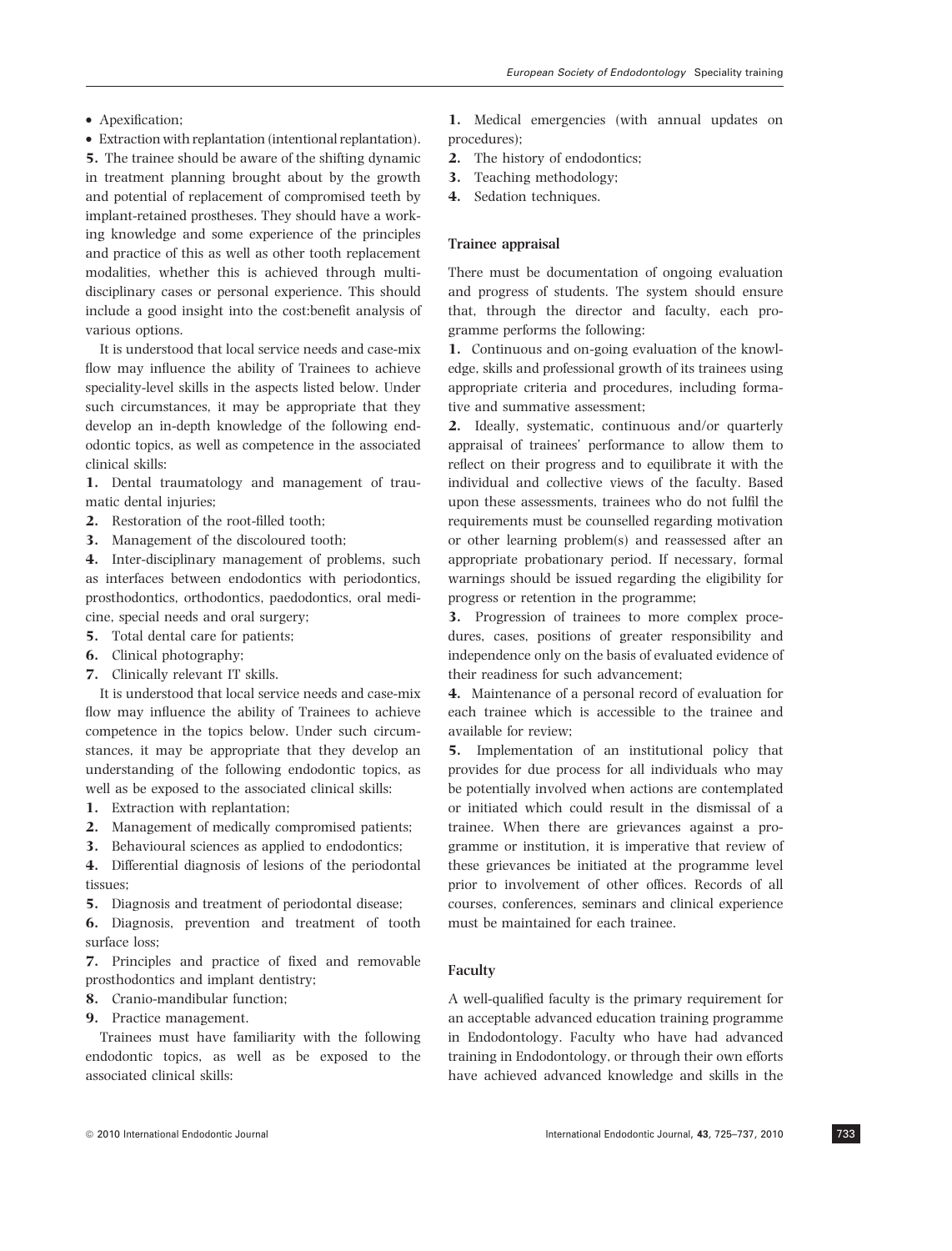discipline, should supervise a major portion of the training. Where appropriate, the faculty members should be on the national Specialist List in Endodontics (and in due course on the ESE specialist list). Speciality training in another dental field is inappropriate. The supervision of Masters Theses and PhD dissertations should only be carried out by faculty with experience as independent investigators and who are members of the faculty of the university that confers the award.

All programmes must be directed by a single responsible individual (Programme Director) who meets the requirements described earlier. The director must have sufficient authority, resource and time to fulfil administrative, teaching, clinical and research responsibilities to achieve the educational goals of the programme. It would be preferable if the appointment was full-time but the multiple and various demands on an academic are well recognized. The director should have demonstrable personal authority in the scholarship, teaching, research and patient care aspects of the discipline. The director should appoint and organize the faculty into a balanced team meeting the needs of the programme. Whilst the director takes the responsibility of all decisions and should remain the final arbiter, the programme would be significantly strengthened by a structure of management that allows the entire faculty to participate in the decision-making process and gives the team part ownership as well as the motivation to strive for higher standards. To this end, management by a programme committee (consisting of entire faculty and other relevant partners such as representatives of support staff, laboratories etc. in delivering the educational experience), chaired by the director and assisted by junior and senior programme coordinators has much to credit it.

It is the University's responsibility, through the programme director and relevant programme committee, to assure that the trainees completing the programme have achieved the academic and clinical standards of performance established for the programme and for practice in the speciality. The Programme Director must discharge the following responsibilities with the aid of the programme committee:

1. Student selection;

2. Development and implementation of the curriculum;

3. Ongoing evaluation of programme goals and content, faculty teaching, and student performance;

4. Programme administration;

5. Planning and operation of facilities used in the educational programme;

6. Maintenance of records related to the educational programme;

7. Overall continuity and quality of patient care.

The size and time commitment of a critical mass of core programme faculty must be sufficient to ensure the following:

1. Continuity of instruction;

2. Exposure of trainee to a broad range of diagnostic and treatment modalities;

3. Faculty involvement in all teaching activities, including clinical teaching, case conferences, self-study activities and seminars;

4. Faculty review of patient evaluation, treatment planning, management, complications and outcomes of all cases with trainees;

5. Adequate supervision of all clinical activity;

6. Adequate liaison with consultants, collaborators and affiliated institutions;

7. Faculty participation in basic or clinical research;

8. Faculty participation in research training.

A member of the programme faculty must be present for teaching and direct supervision of all patient care. They should have specific and regular assignments to ensure their immediate availability for direct supervision of trainees in the clinic.

The suggested optimal ratios for trainer to trainee are:

- Clinical training 1 : 4
- Academic training 1 : 8
- Research training 1 : 5

Faculty members should be appraised formally at least annually to determine the quality of their performance. Whilst the programme director must be responsible for faculty evaluation, it is essential that trainees also have an input in this process. The programme director, as well as the faculty, should have a demonstrated interest in teaching, research and patient care in Endodontology. They should allow enough time to be able to devote their full efforts to their teaching remits. Furthermore, they should set an example for the students by engaging in scholarly activity such as: participation in their own continuing education; participation in regional and national professional or scientific organizations; presentation of papers and publications in refereed journals; demonstration of a personal and active interest in research.

### Institutional commitment

Advanced endodontic education must be provided by university-based dental schools with patient care clinics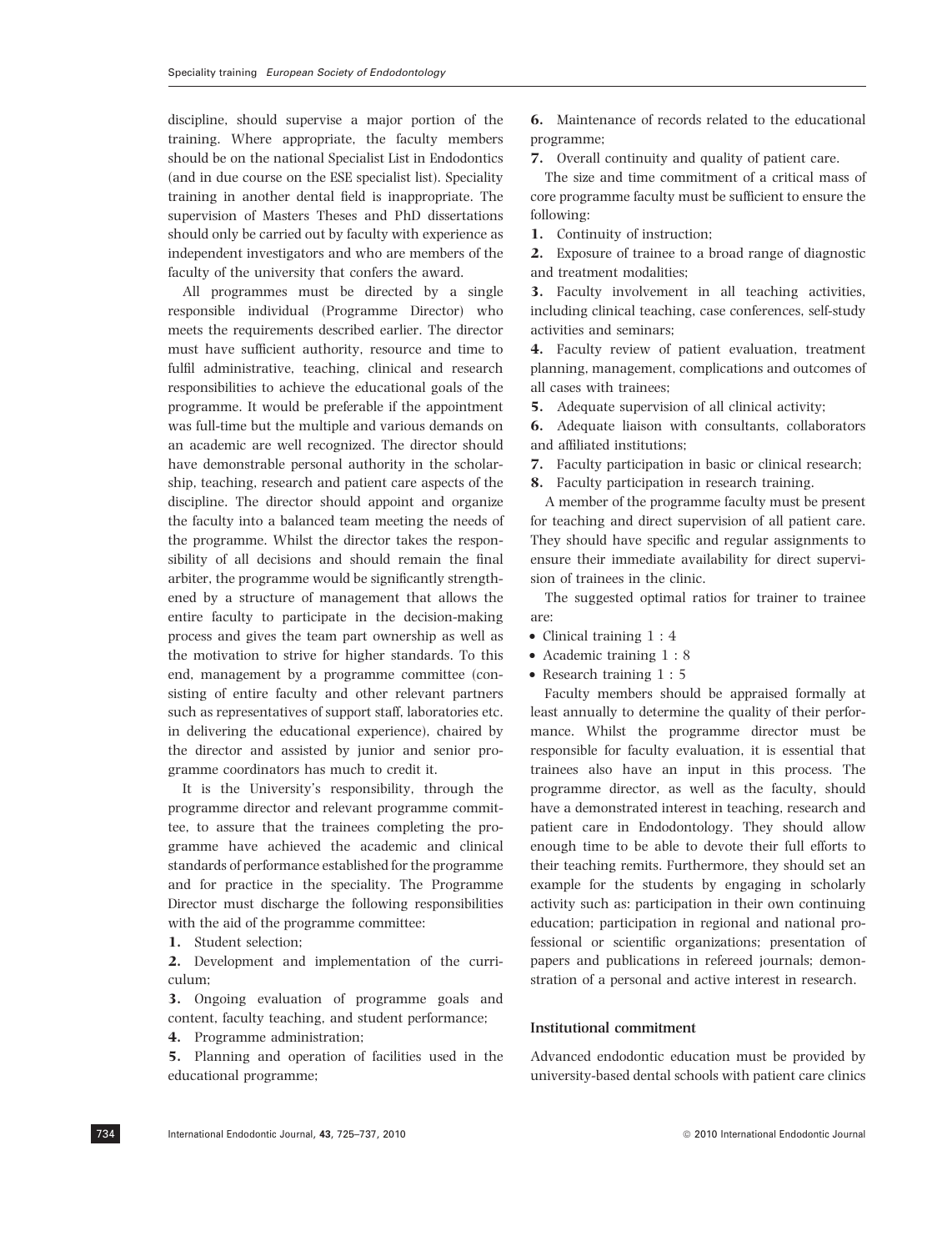demonstrating adequate staffing and facility resources suitable for a speciality programme. There should be a commitment on the part of the institution that the educational programme provides training and health services of high quality.

This responsibility includes, but is not limited to, assuring an administrative system that is dedicated to education and provides for the involvement of teaching faculty in:

- 1. Selection of candidates;
- 2. Programme planning;
- 3. Programme review and
- 4. Trainee evaluation, on a regular basis.

The programme should be a recognized entity within the institution's administrative structure. The position of the programme in the administrative structure should be consistent with other parallel programmes, and the administrator should have authority, responsibility and privileges equal to those of other programme administrators.

The educational mission of the programme must not be compromised by a reliance on trainees to fulfil institutional service, teaching or extraneous research obligations. For proper achievement of educational objectives, adequate resources and time must be provided. Institutions sponsoring advanced education programmes must provide adequate financial support to assure fulfilment of programme objectives on a continuing basis. Appropriations should provide for innovation and changes to reflect current concepts of higher education and the practice of the speciality.

# Institutional facilities and resources

Institutional facilities and resources must provide the educational experiences and opportunities to fulfil the needs of the training graduate programme and to develop and sustain it on a continuing basis. All facilities and resources must be available to permit trainees to carry out their educational, research and patient care responsibilities on a full-time basis. The programme should therefore have the resources to employ an adequate number of full-time faculty, purchase and maintain equipment, procure supplies, reference material and teaching aids as reflected in annual budget appropriations. Financial resources should allow the programme to recruit competitively and retain qualified faculty. The resources should include, but are not limited to:

• dedicated (specifically identified and designed) contemporary clinical facilities supported by dedicated support staff to carry out endodontic practice to a high level, including opportunities for four-handed dentistry; operation microscope and radiographic imaging facilities should be readily available;

• access to properly equipped technical skills laboratory where simulated treatment exercises may be performed at all stages of the programme;

• an adequate library (or Information Centre) providing direct and electronic access to standard reference texts and appropriate current journals;

• sufficient classroom space for seminars, tutorials, lectures and other modes of academic instruction with appropriate audio-visual aids;

• access to properly equipped science laboratories for basic or applied research; and

• administrative offices and personnel.

Equipment and supplies for managing medical emergencies in the clinic must be readily accessible and functional. All trainees, faculty and support staff involved in the direct provision of patient care must be continuously recognized/certified in basic life support procedures. In addition to policies minimizing the use of ionizing radiation, attention must be directed to the judicious use and monitoring of nitrous oxide, mercury, drugs and other substances and techniques that might be hazardous to patients or personnel. Each institution must establish a mechanism to assure adequate infection and hazard control during the delivery of patient care. A written infection and hazard control clinic protocol must be developed and made available to all students, faculty and appropriate support staff. Mechanisms must be established for monitoring compliance with this protocol within the institution and affiliated programs. Health and safety regulations must also be followed for each teaching or research laboratory, and institutes should be able to demonstrate working protocols in place. Periodic and unannounced review of the clinical and laboratory facilities should be undertaken to ensure proper monitoring. Graduate programmes in Endodontology must use institutional facilities and resources to carry out the major components of the programme. Trainees may be permitted to use private dental operatory facilities to provide specialist practice orientation for a proportion of the final year of training, when close clinical supervision is being tapered down to allow more independent decision-making. Such arrangements should, however, involve appropriate practice and supervisor approval, as well as careful case-log and case-mix monitoring. These aspects should be well documented. Visits to specialist practices for observation may also be encouraged.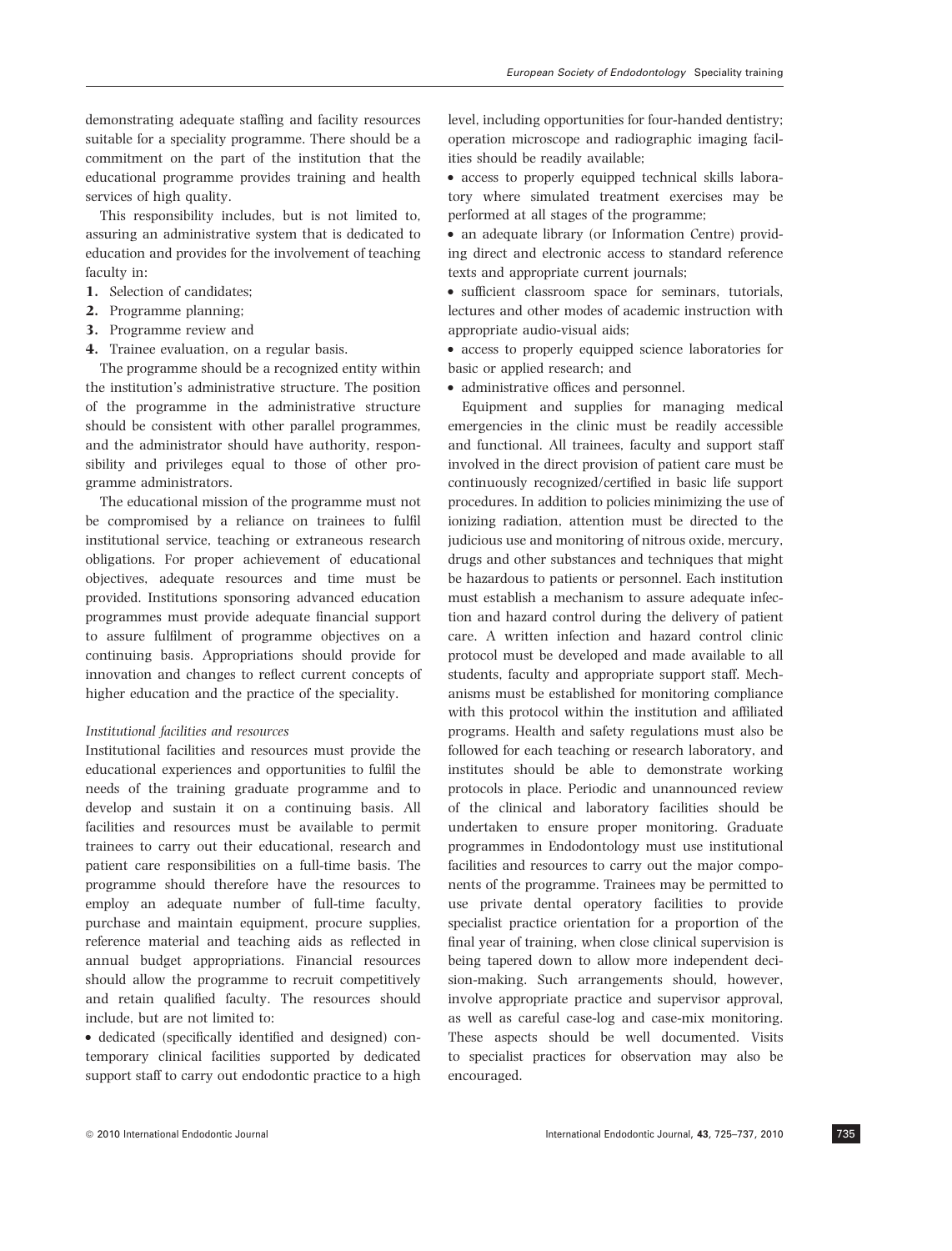### Quality control of programme

The institute and programme must have mechanisms in place for annual and periodic (approximately 5 years) review of the programme against its stated aims and objectives. It is beneficial to perform a broad review encompassing the trainee's experiences on the campus as well as the programme but particularly focus on its main remit; the involvement of an external evaluator with experience in teaching at this level may enable sensitive deficiencies to be revealed and corrected. The review may be stratified by programme elements down to the individual taught activities, as well as to the performance of the faculty. The findings should be presented in a formal report and be available as a record and for external review.

In addition to this, the programme committee should review the performance of the trainees as well as the training programme on a quarterly basis to identify and correct problems early. These deliberations should be minuted.

The external examiner should formally report to the university as well as the programme director following the annual trainee examinations to comment on the performance of the trainees in the context of national and international university standards as well as the process of assessment and the performance of the programme. These should be maintained for internal records and external review.

#### Selection of trainees and their responsibilities

#### **Prerequisites**

The applicant for advanced training in Endodontology must be:

1. A graduate of a EU accredited dental school; or

2. A graduate of a non-EU dental school who possesses equivalent educational background and standing to (a);

3. A possessor of a qualification acceptable to the licensing authority of the country hosting the dental school and also to the country hosting the specialist training;

4. Sufficiently experienced in the general practice of dentistry to have acquired a good level of generic dental and patient management skills over a minimum of 2 years following graduation (In some EU countries, there is no legal requirement for an applicant to demonstrate experience in general dental practice prior to being accepted on a specialist programme. In these circumstances, this prerequisite cannot be enforced; however, the ESE is strongly in favour of enrolling on specialist programmes only those applicants who have undertaken a minimum 2-year period of general professional training);

5. Able to demonstrate continuous learning and clinical progression, post-qualification, by attendance at approved continuous professional development courses and active adoption of new knowledge, techniques and skills in their dental practice (In view of (d) above this prerequisite cannot be enforced in some EU countries. However, the ESE is strongly in favour of enrolling on specialist programmes only those applicants who have undertaken a period of general professional training during which they can demonstrate continuous professional development);

6. Recruited after stringent selection procedures within a competitive framework that assesses both academic and clinical potential.

7. These criteria should be followed to ensure the best quality of recruits to specialist training.

### Student rights and responsibilities

Candidates for acceptance should be appraised, in general, of the educational experience to be provided, including the philosophy, aims and objectives of the programme, the nature of the curriculum and delivery of teaching, the facilities and the faculty, nature of assignments to other departments or institutions, and teaching commitments.

In particular, the trainee should be made aware of their responsibility to actively engage and participate in the learning and development process; acceptance onto a programme does not simply mean attendance. At the end of the training, the trainee should be capable of independent practice of endodontics at a high level; this implies the requirements of high motivation, drive and personal organization to achieve their individual and programme goals. These aspects should be reinforced in the form of a course manual issued to the trainee at the commencement of the programme. This will include their obligations and responsibilities to the institution, the programme of study and programme faculty. The statement should include, but not necessarily be limited to, information about:

1. Tuition, stipend or other compensation;

2. Vacation, sick leave and maternity/paternity entitlements;

3. Practice privileges and other activities outside the educational programme;

4. Professional liability coverage; and

5. Due process policy.